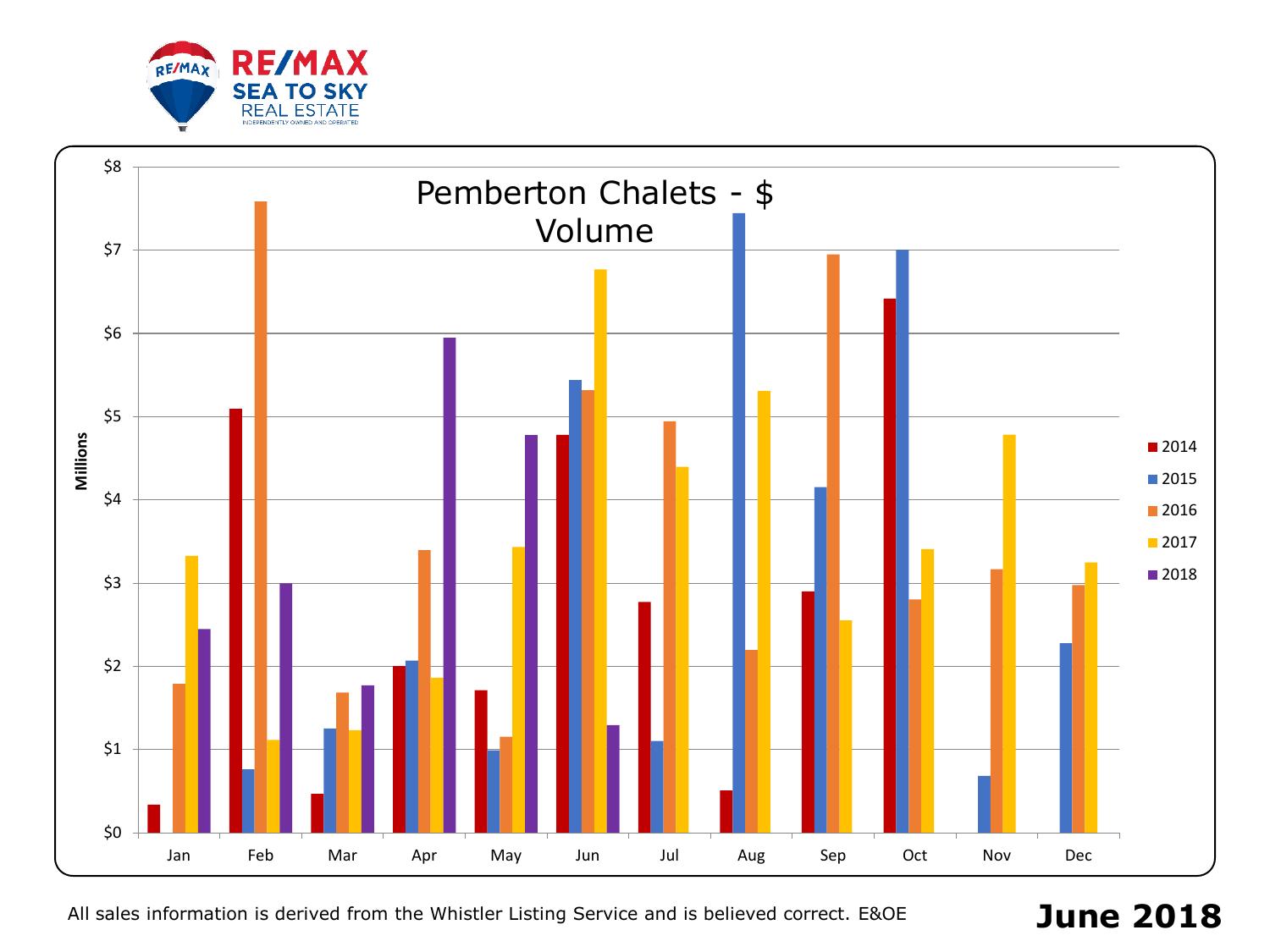

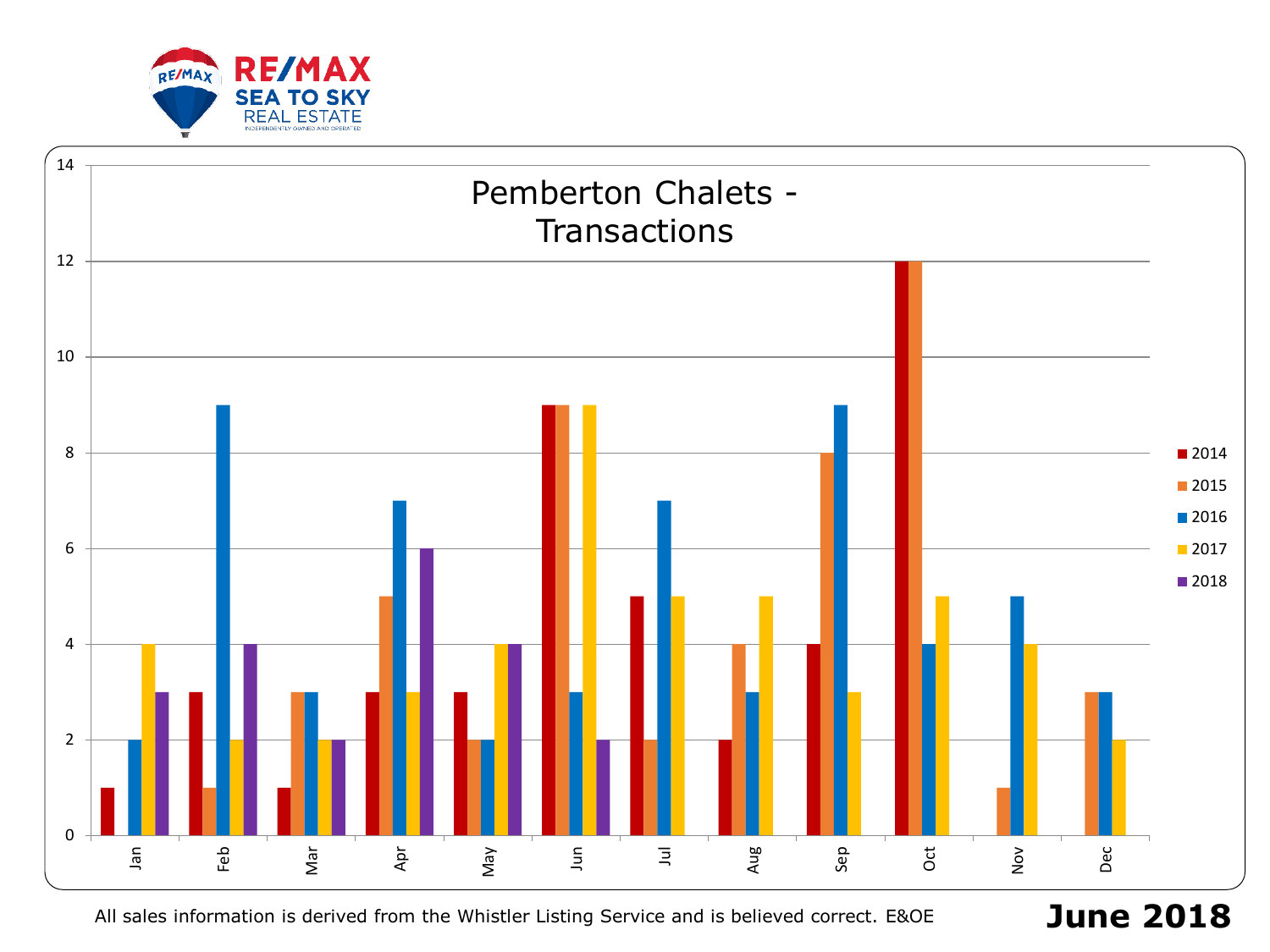

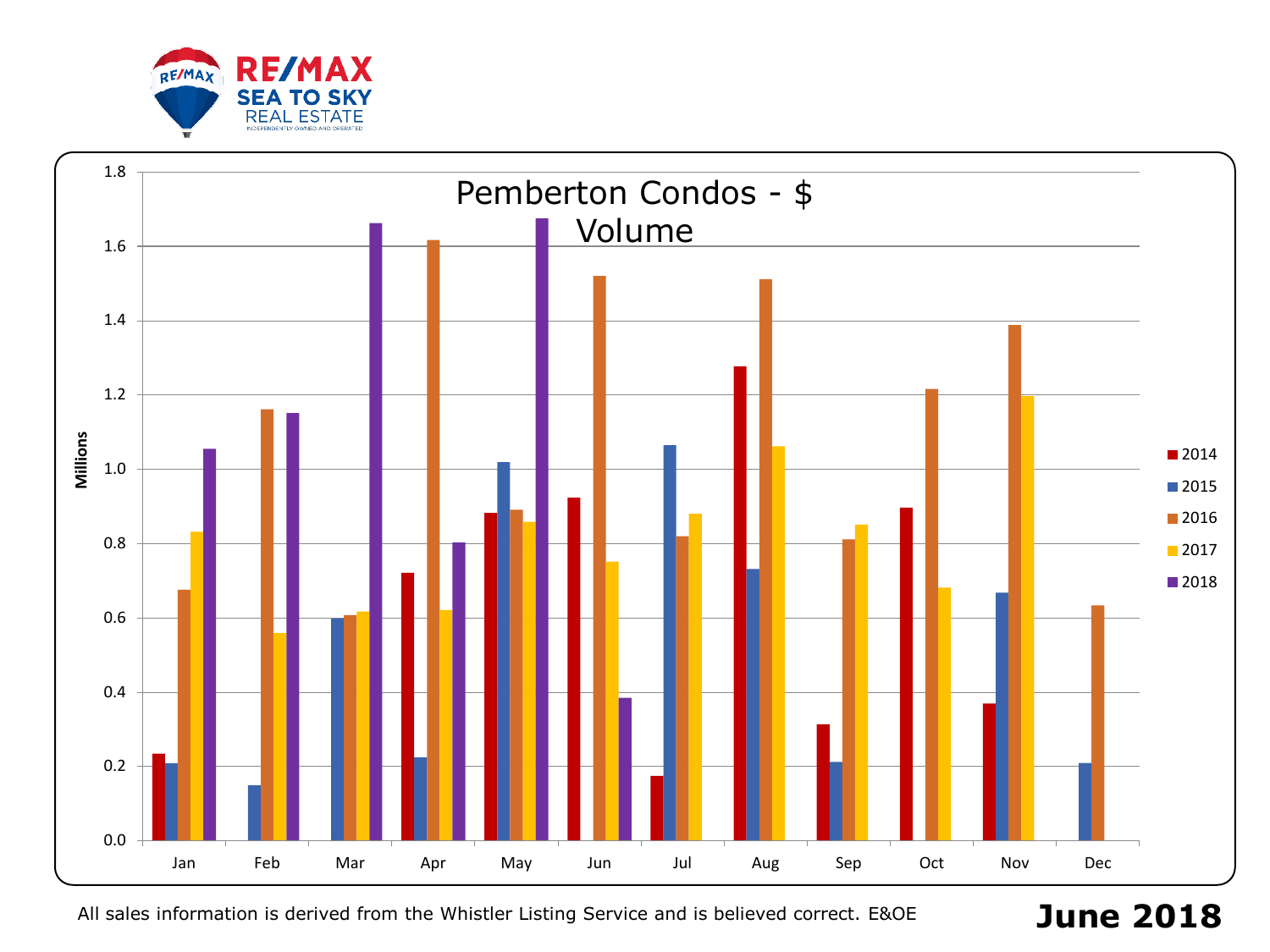

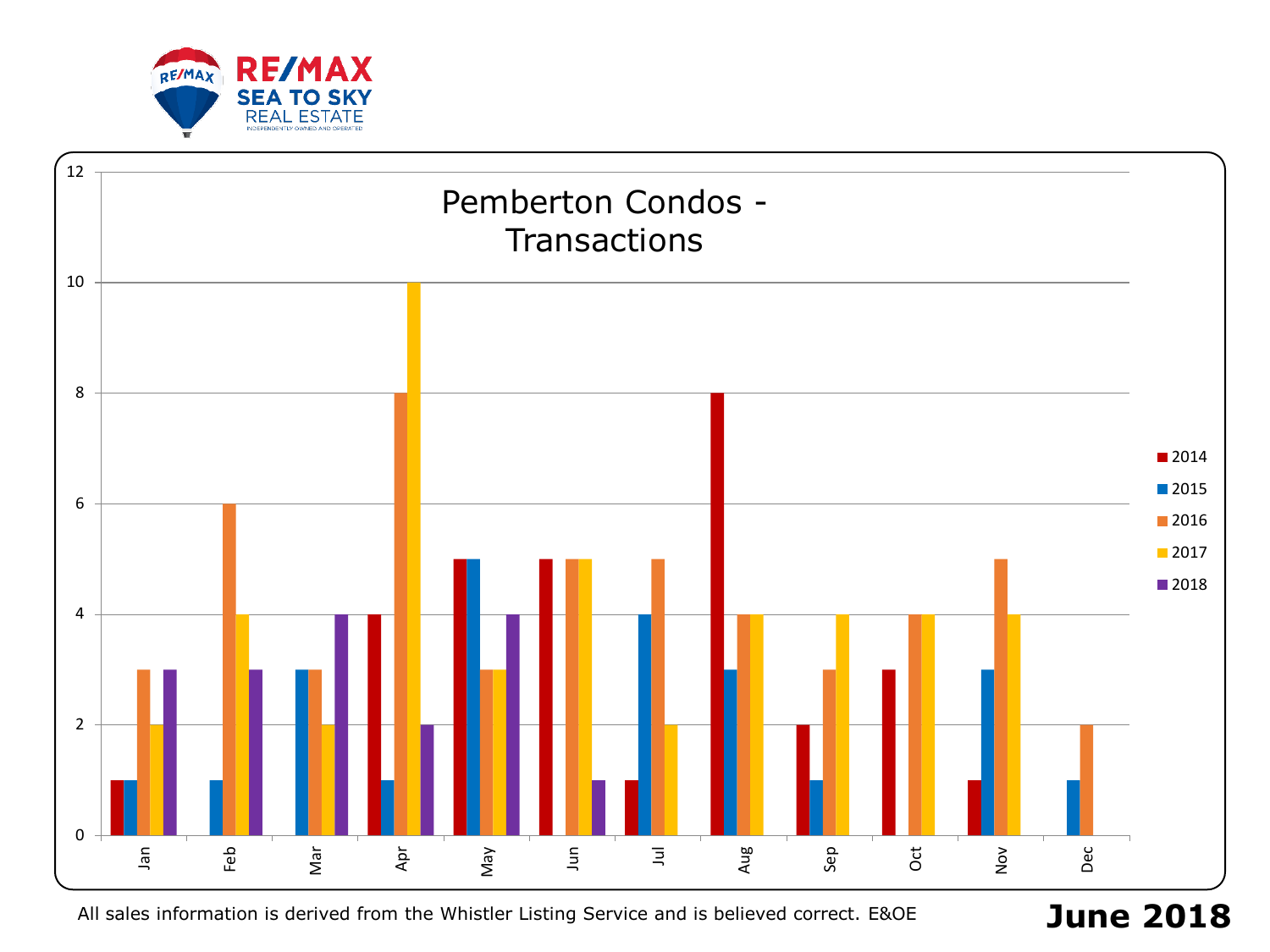

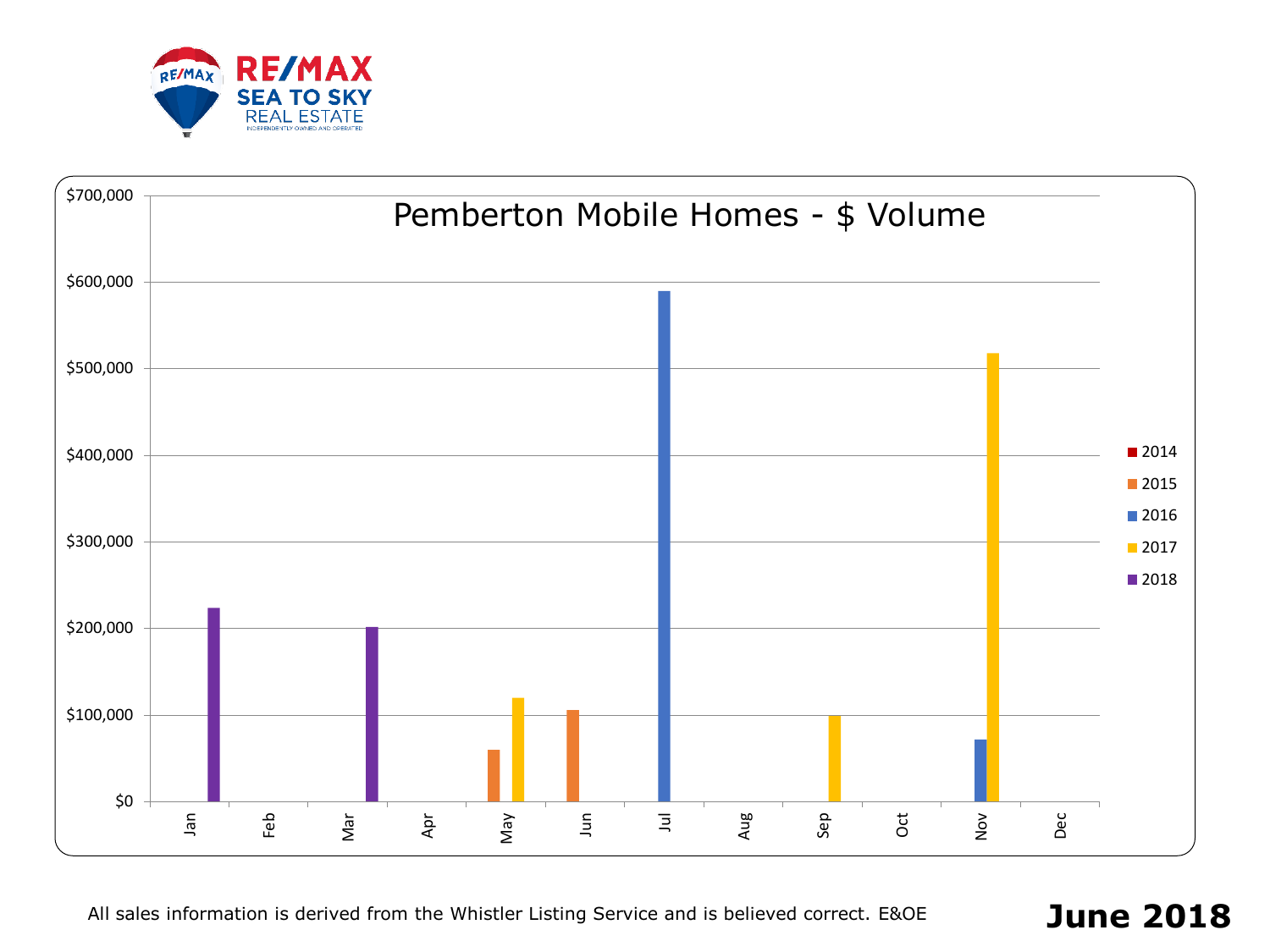

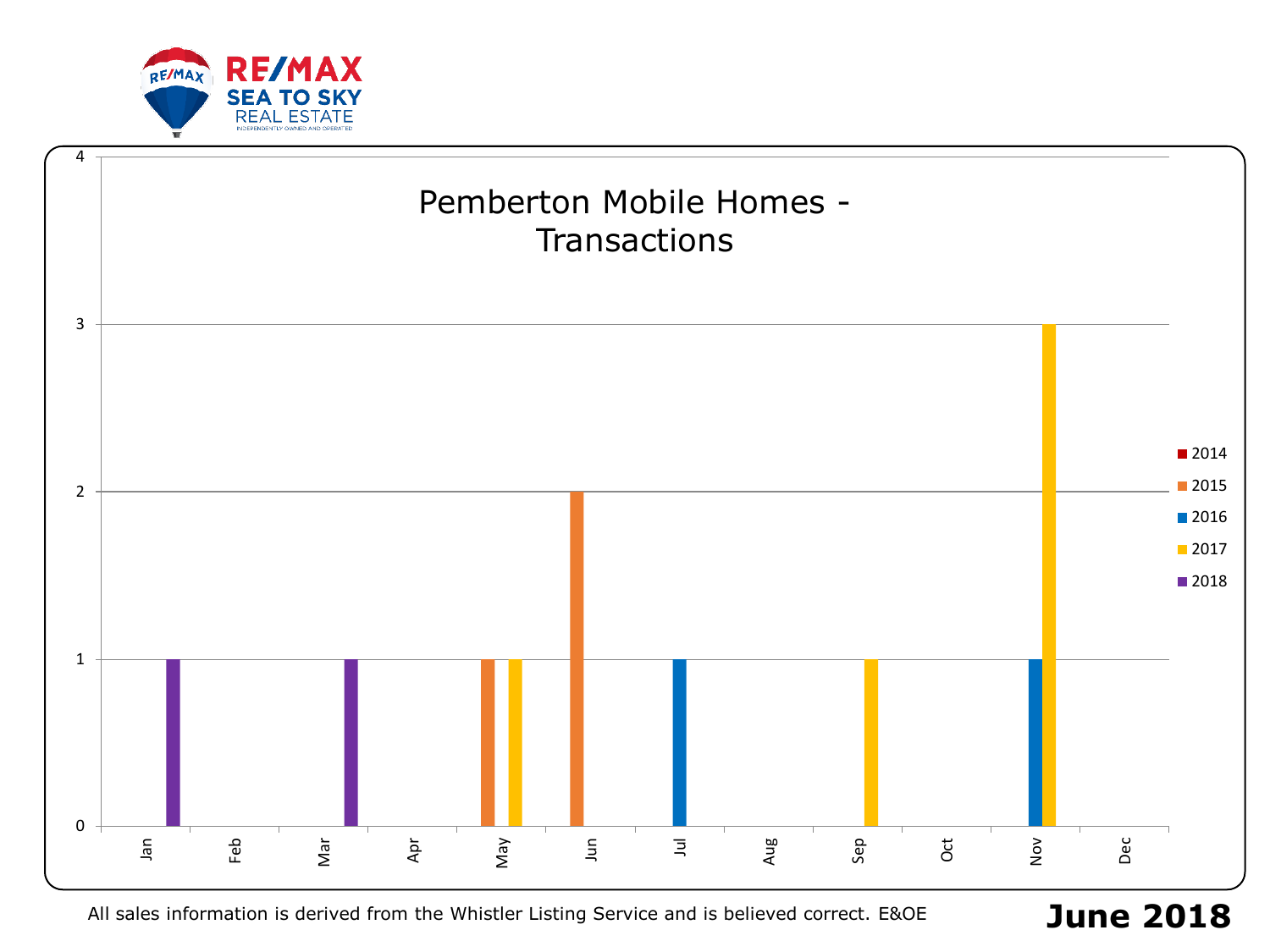

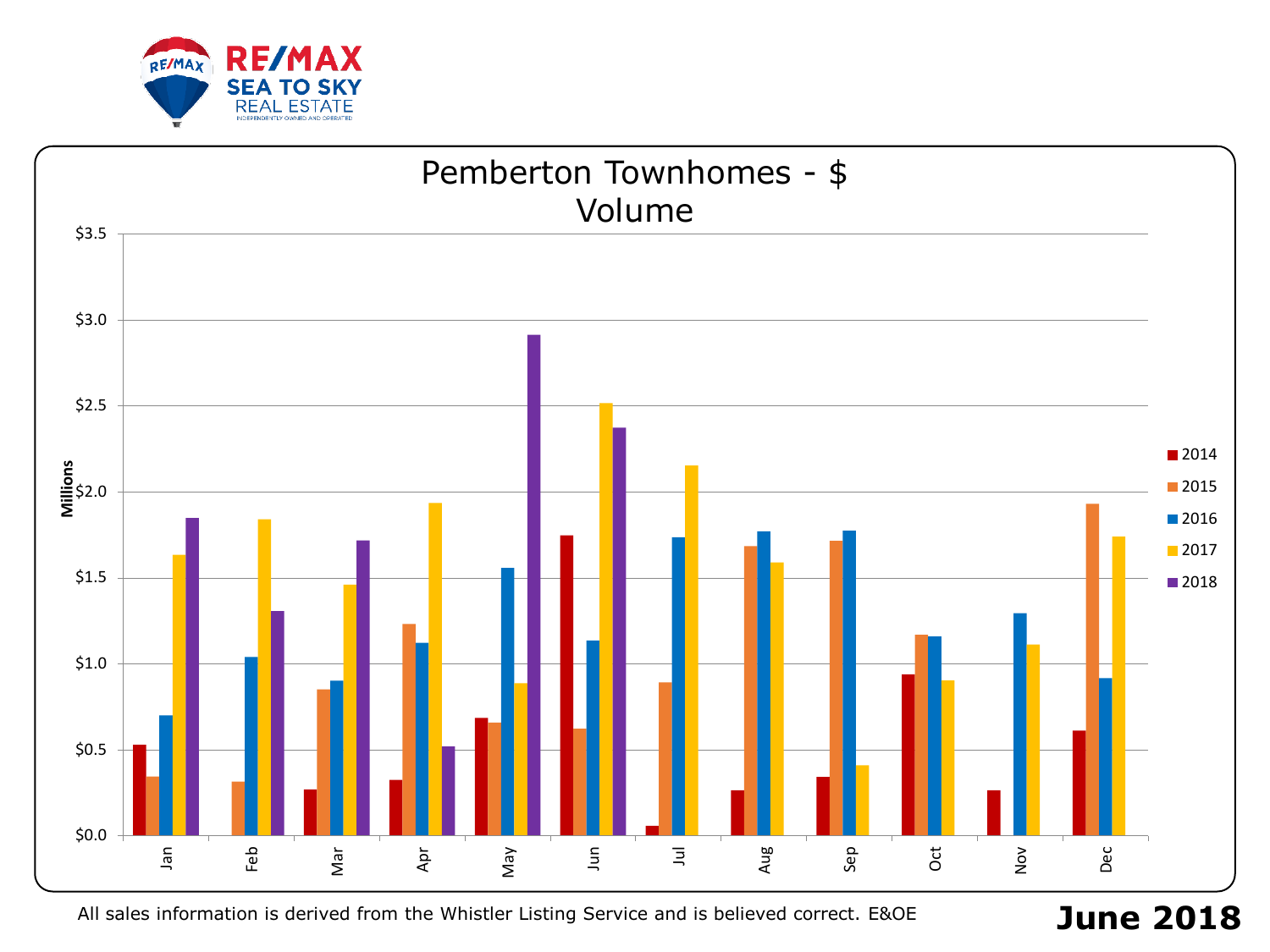

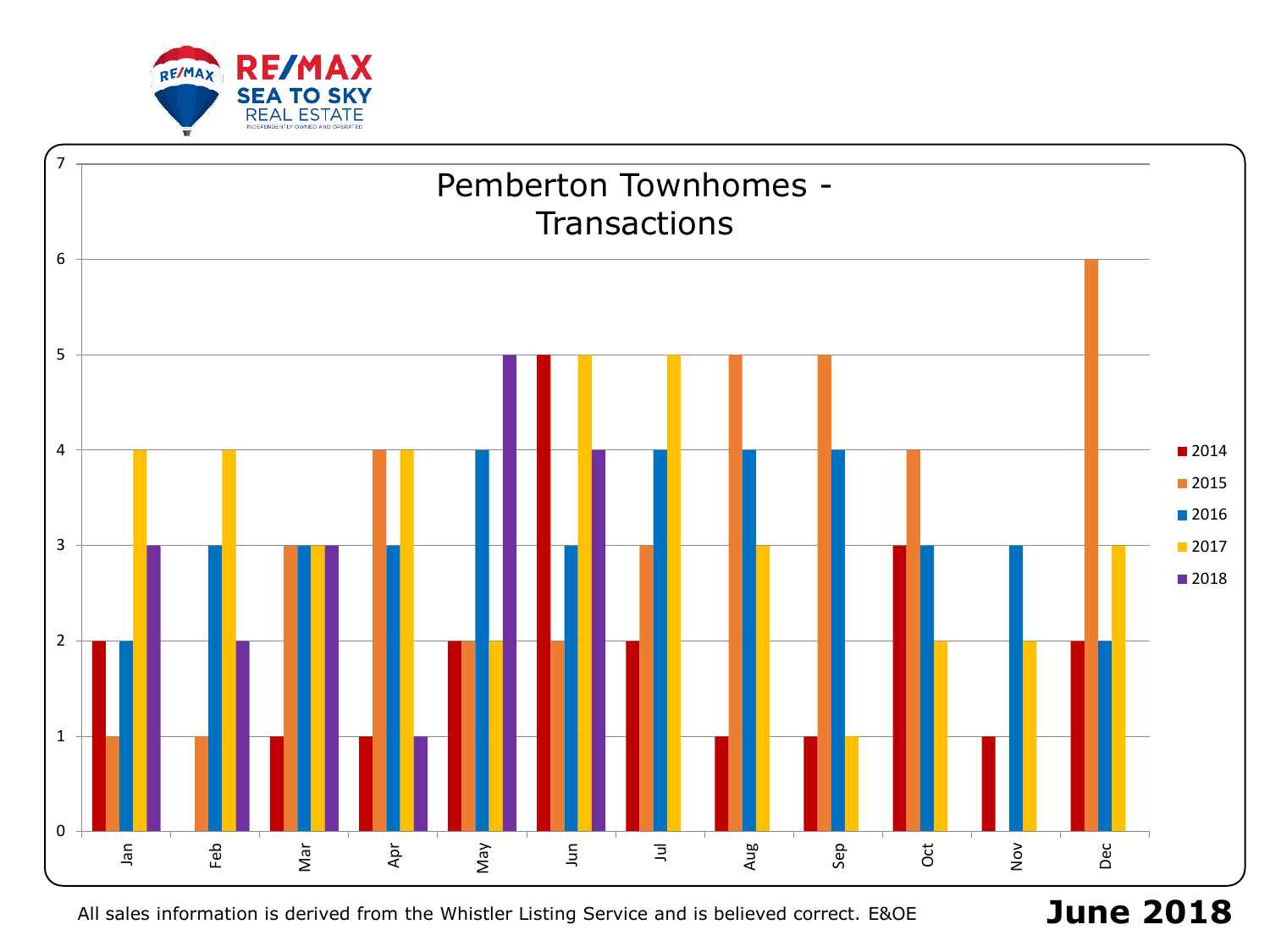

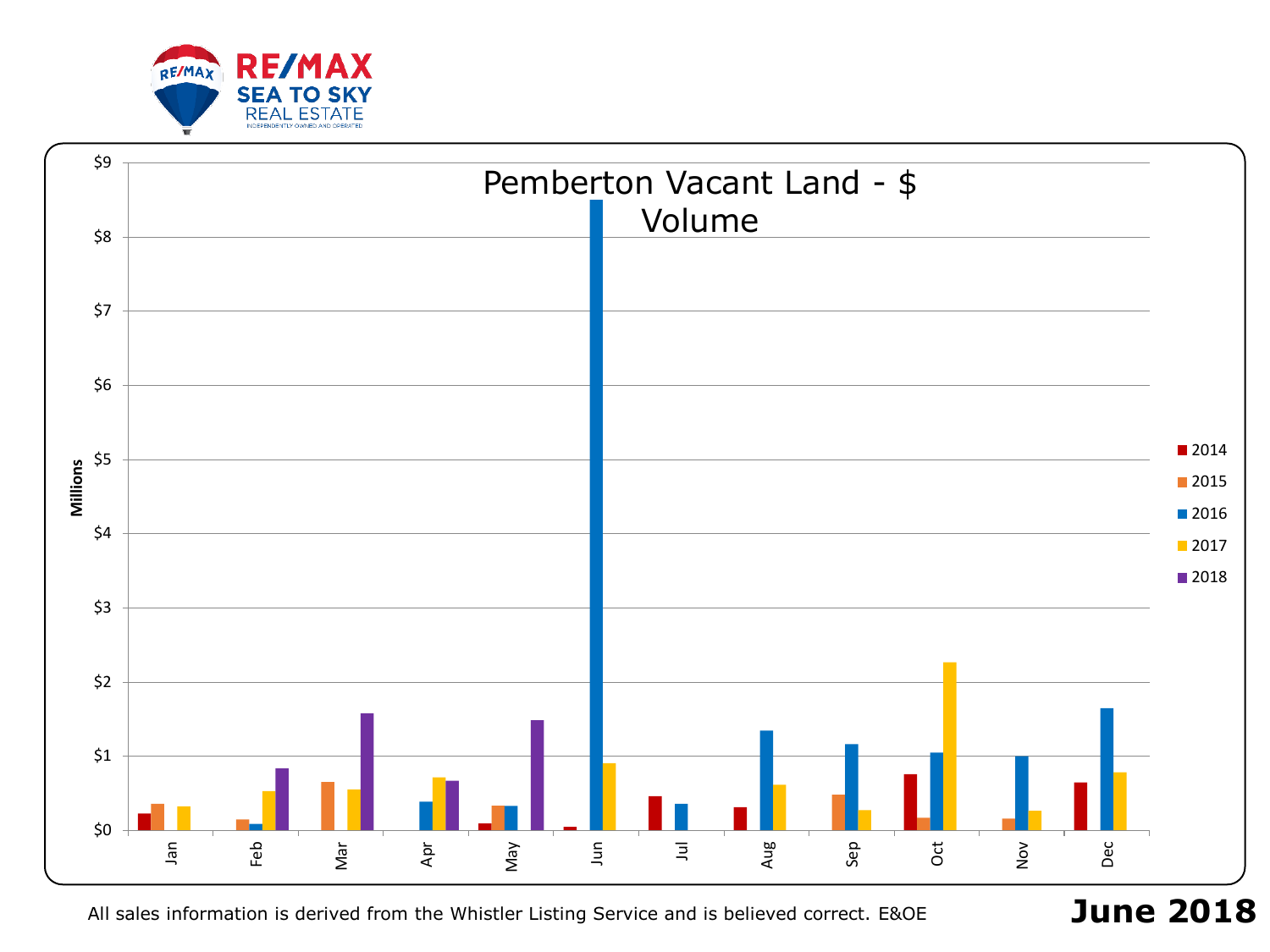

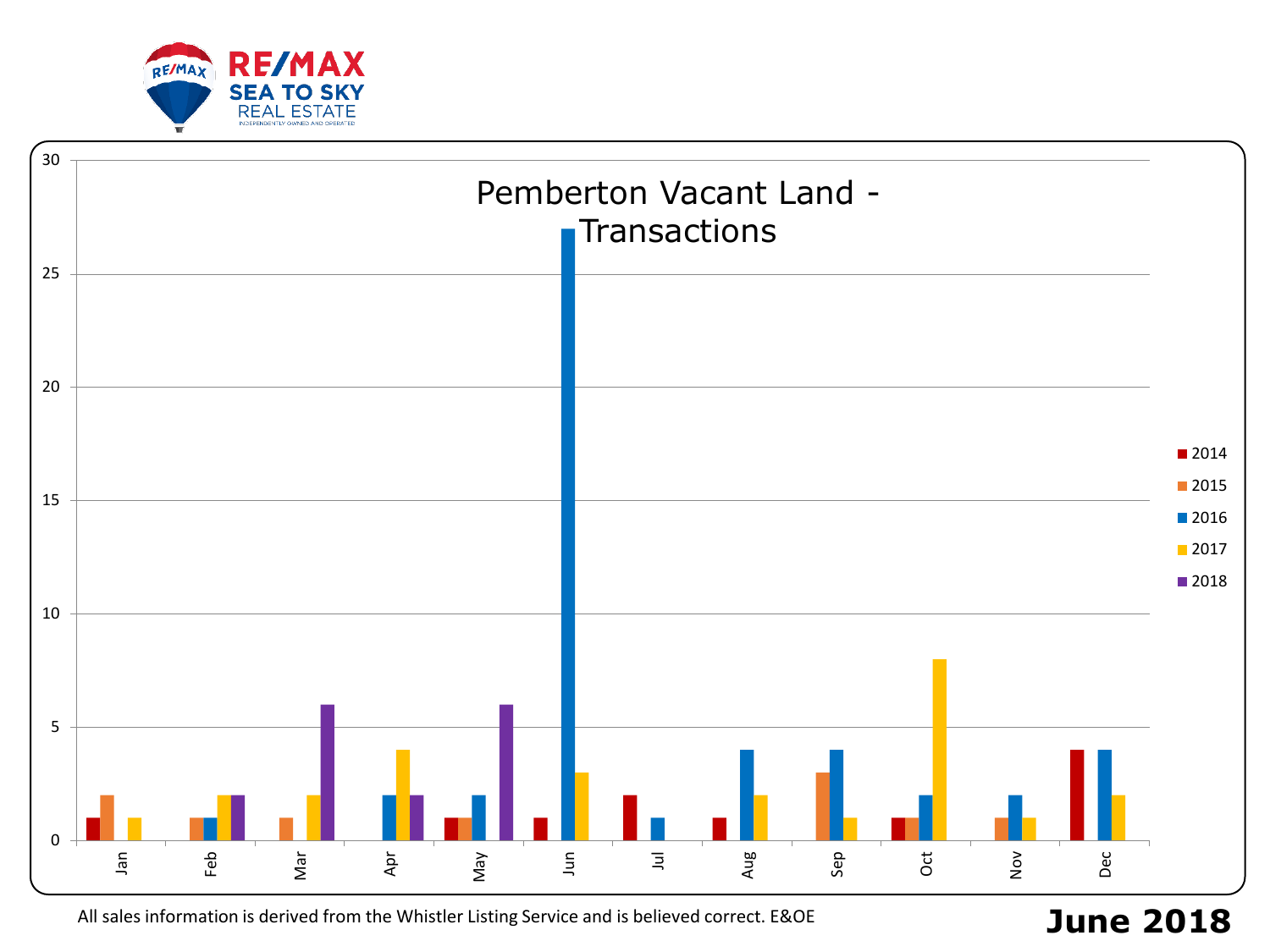

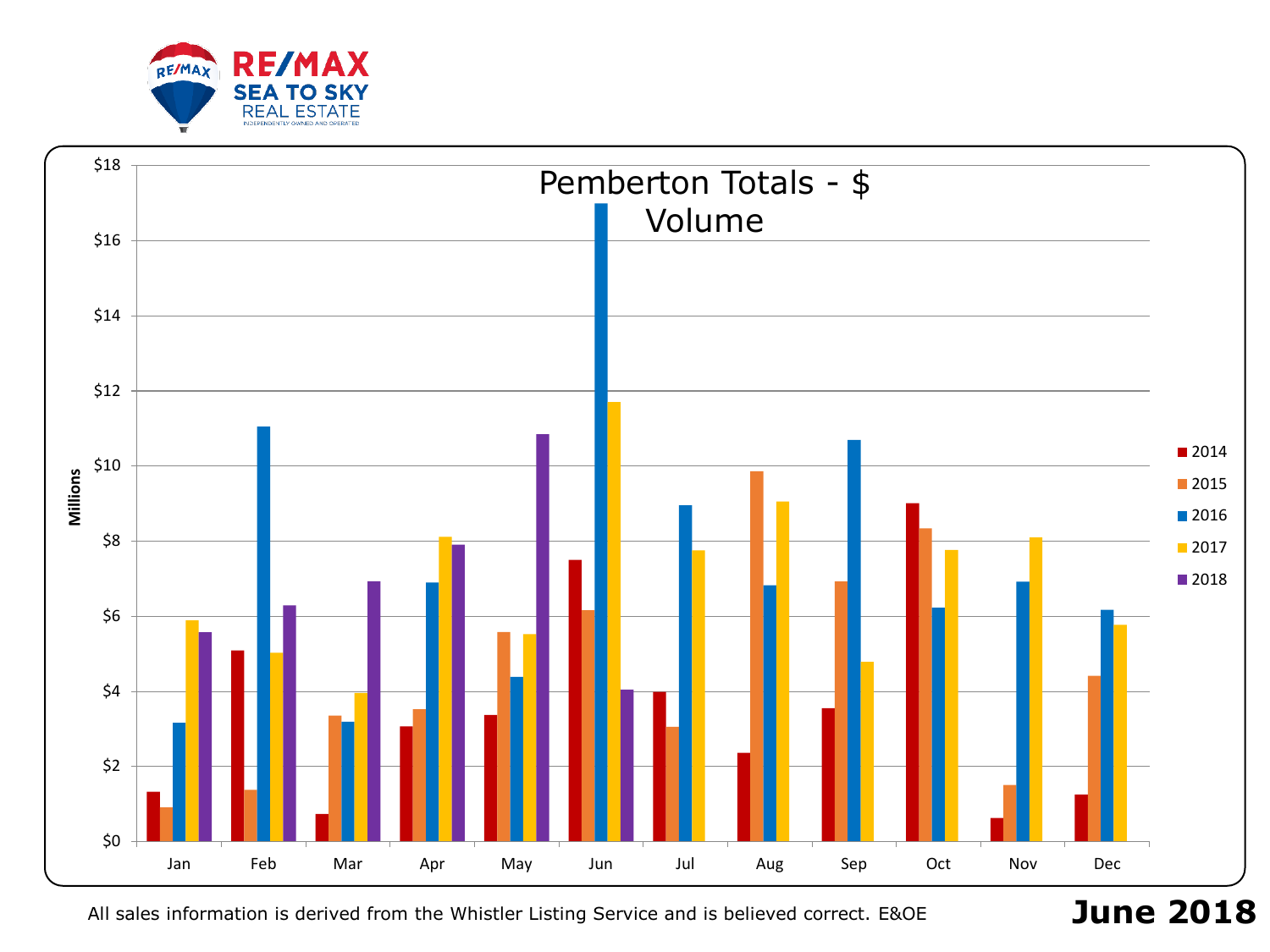



**June 2018**

All sales information is derived from the Whistler Listing Service and is believed correct. E&OE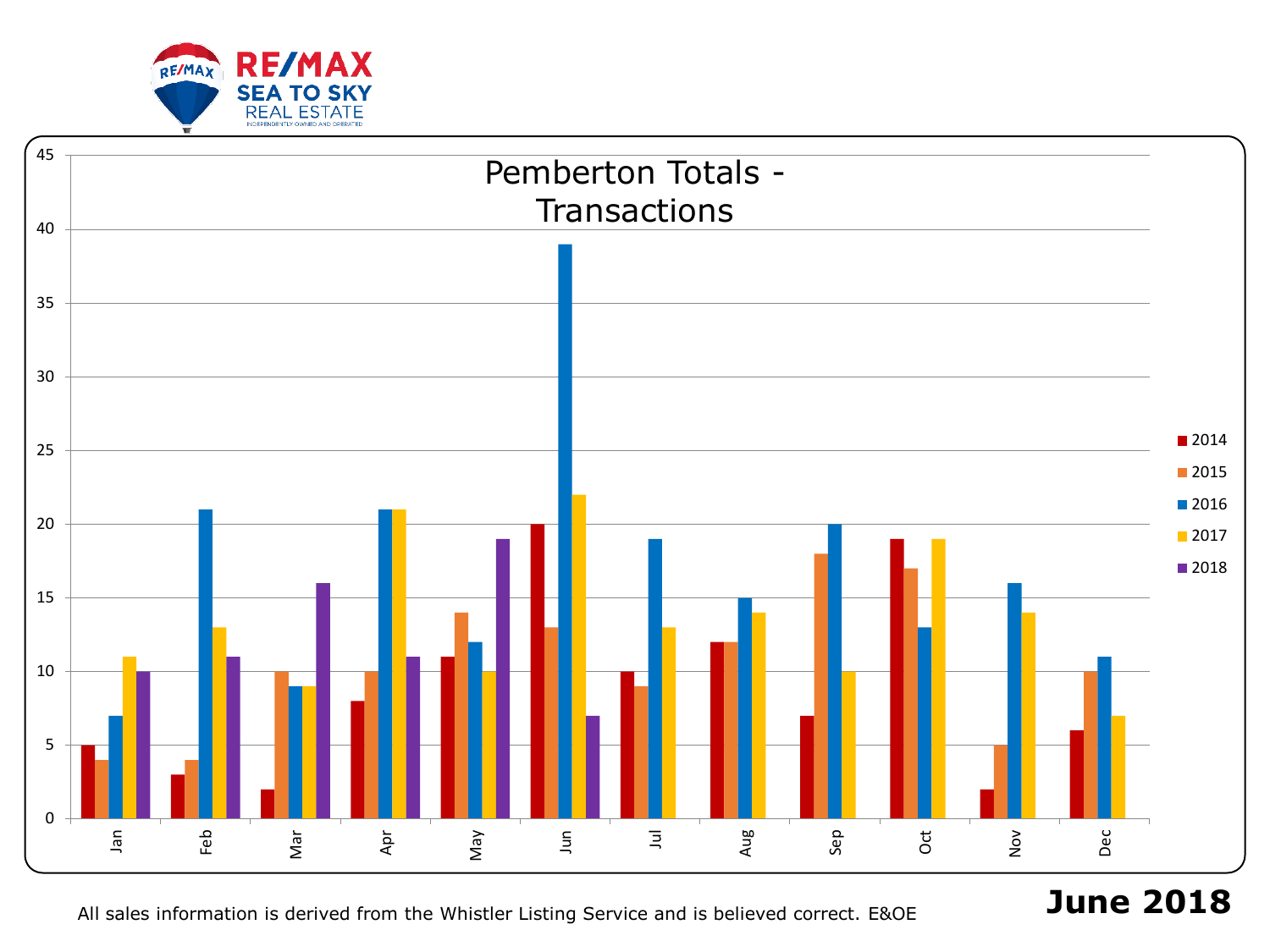



Please note this chart does not indicate property value trends, only the average price of properties that actually sold for that quarter.

All sales information is derived from the Whistler Listing Service and is believed correct. E&OE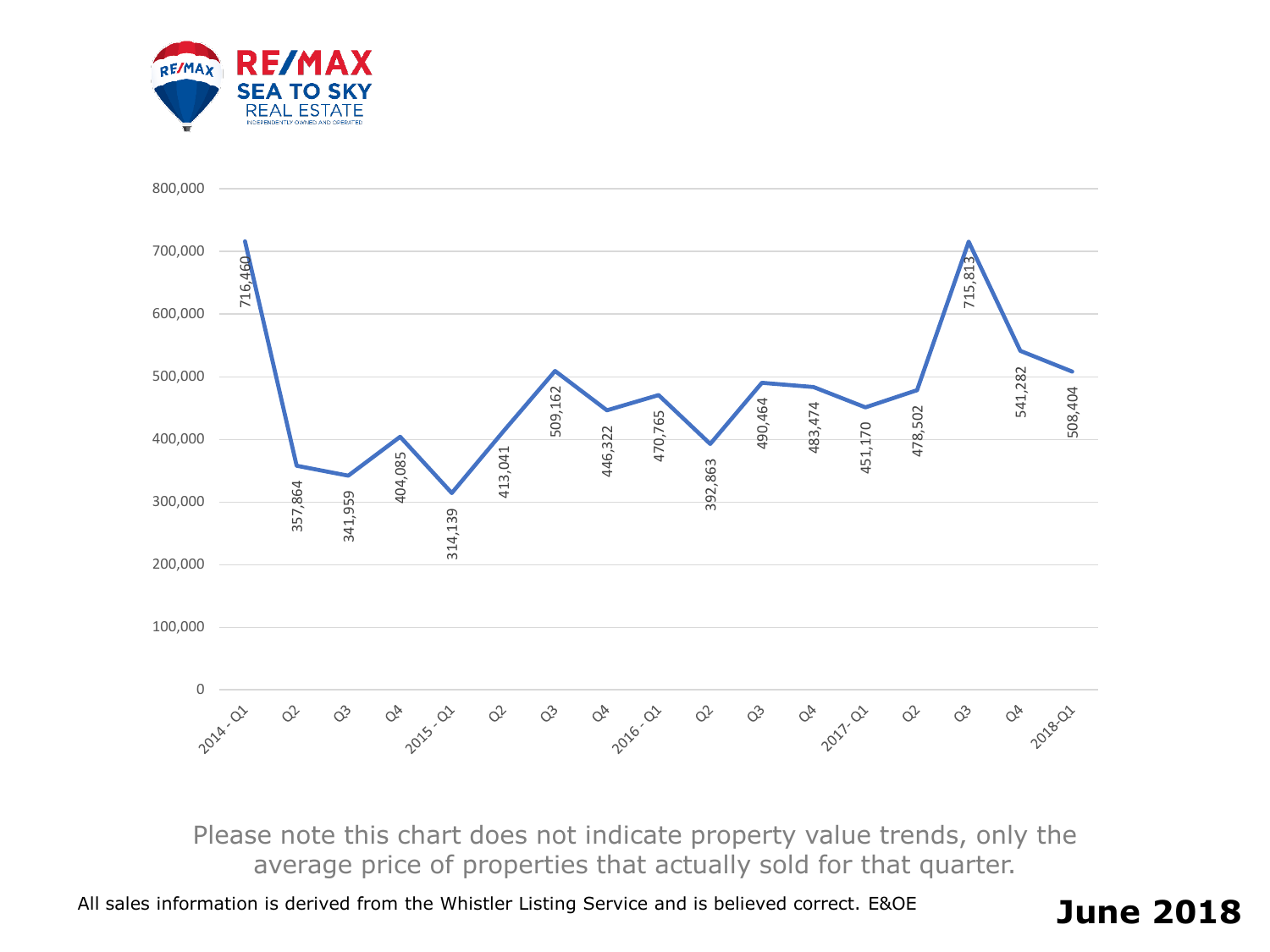